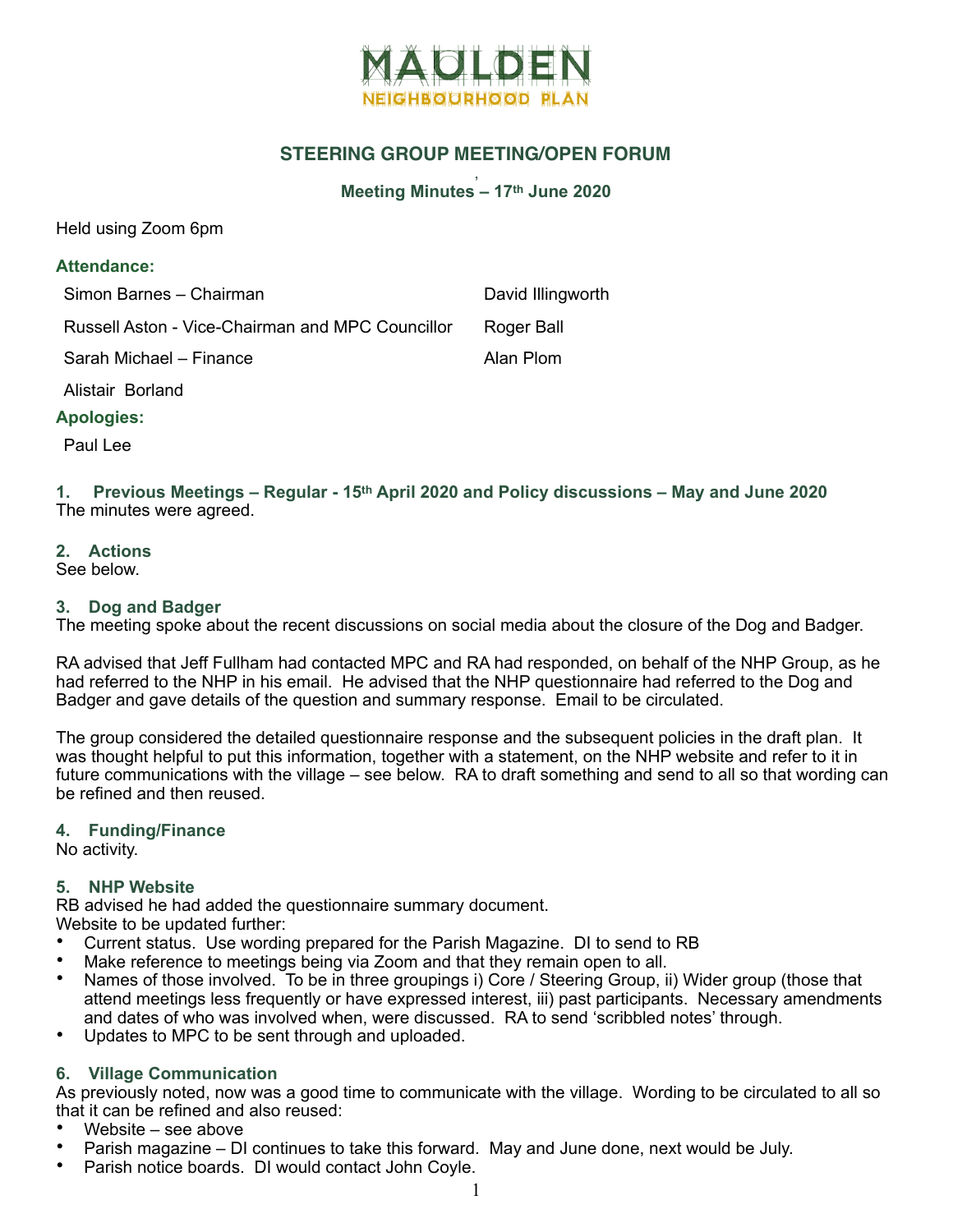- Maulden Voice and Alternative Maulden SB to take forward.
- MPC Update RA to continue and circulate to all.

## **7. Draft Plan**

## **a. Policies**

All to note H11 and CC4 had been developed.

**b. Pre 2018 consultation** – Alan/Roger/Simon

AP had spent time searching through earlier work. A discussion took place, all wanted to make sure relevant information had been considered. SM offered to go back through the 'dropbox' contents and identify any relevant information.

c. **Graphs/tables –** Sarah Remained work in progress. d. **Maps** – Russ Remained work in progress. e. **School** – Simon Waiting to hear back from the school. RA had sent details of S106 pipeline to SB c£340k. **f. Additional input**  SB to 'pretty' the document up and add input.

## 8. **Consultation Record -** Alan

AP continues with this

## **9. CBC Engagement**

Once the draft plan has had the graphs, maps and additional wording added it would be sent through. This was the next big step and would be priority. Fortnightly meetings to continue until this step was taken.

## **10. Consultants**

DI reminded the meeting that, in due course, a 'Specification of Needs' would be required to enable this to take place.

## **11. Regulation 14 Consultation**

No comments.

## **12. AOB**

MPC involvement. Following John Coyle's decision not to continue attending meetings, SB had emailed MPC asking for further representation at the regular meetings given MPC are the "proposer" and the need / desire to ensure alignment. RA confirmed a request had been sent to Councillors but that the response SB had received indicating Martin Paterson would attend may be a misunderstanding. RA would progress this at MPC on Monday.

## **13. Meetings**

To continue fortnightly until the draft plan is refined and in a position to send to CBC. Next meeting 1<sup>st</sup> July at 6pm. RA to arrange

# **Outstanding Actions**

| Date                   | <b>Action</b>                                                                                                               | Who     | Update                                                                                                          |
|------------------------|-----------------------------------------------------------------------------------------------------------------------------|---------|-----------------------------------------------------------------------------------------------------------------|
| 2 <sub>nd</sub><br>Oct | 'Affordable Housing' – RA to circulate papers re development, JC to circulate<br>summary details covering all developments. | JC      | Papers re 'Land adj 129A and 131<br>Clophill Rd' circulated. Complete                                           |
|                        |                                                                                                                             |         | ii) Summary details (just Old<br>Farm) to be circulated<br>Apr - JC to send<br>June - Not received but<br>Close |
| 8 <sup>th</sup><br>Jan | Contact Tom Price at CBC                                                                                                    | DI / RA | Being chased<br>June - Complete                                                                                 |